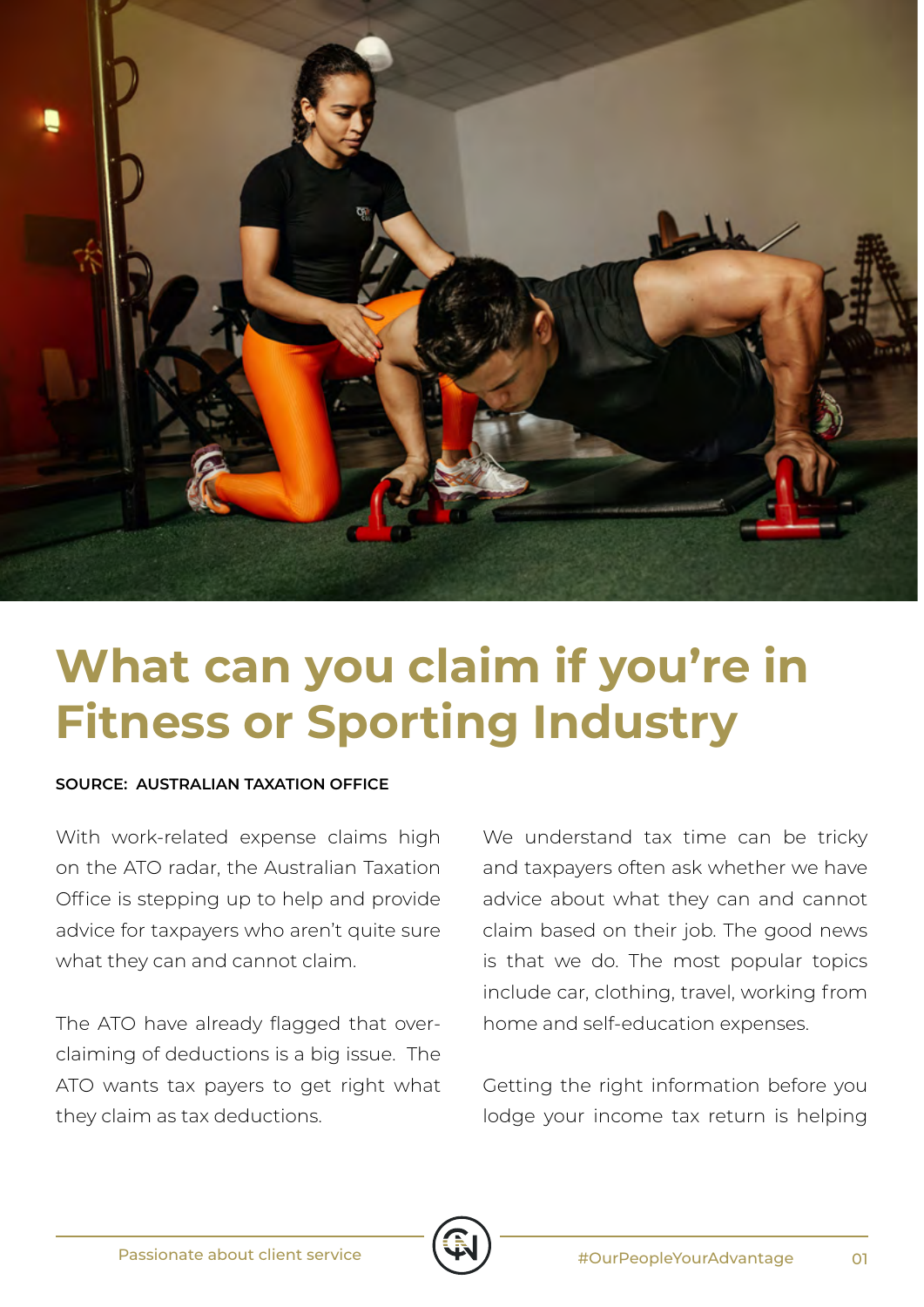our clients to get their claims right and avoid issues later on.

We want every person to have the information they need to know whether they can make a claim, to get it right, and know what records they need to keep. Understanding what you can and cannot claim will help ensure that your income tax return is processed quickly and any refund is paid as soon as possible. Most people want to lodge their income tax return with the right information and helping people to do that in the first p lace i s t he m ost efficient way to operate.

## **What you can and can't claim**

Each occupation has specific circumstances which affect what can and cannot be claimed. Here are some snippets from some ATO occupation guides. Remember, regardless of the occupation you are in, you can only claim the work-related part of expenses, and you must meet the three golden rules:

- You must have spent the money yourself and not been reimbursed;
- The claim must be directly related to earning your income; and
- You need a record to prove it.

## **Fitness or Sporting Industry employees: work-related expenses**

Common deductions include the following:

- You can claim a deduction for travel expenses if you travel away from your home overnight in the course of performing your employment duties. This could include expenses for meals, accommodation, fares and incidentals.
- You can claim a deduction for tools and equipment you use in earning your employment income, such as exercise equipment. If a tool or item of work equipment cost:
	- \$300 or less you can claim an immediate deduction for the whole cost
	- more than \$300 you can claim a deduction for the cost over a number of years (decline in value).
	- You can claim a deduction when you drive:
	- between separate jobs on the same day (eg driving from a gym that you work at to your second job as a football umpire)
	- to and from an alternate workplace for the same employer on the same day (eg between personal training venues or gyms).